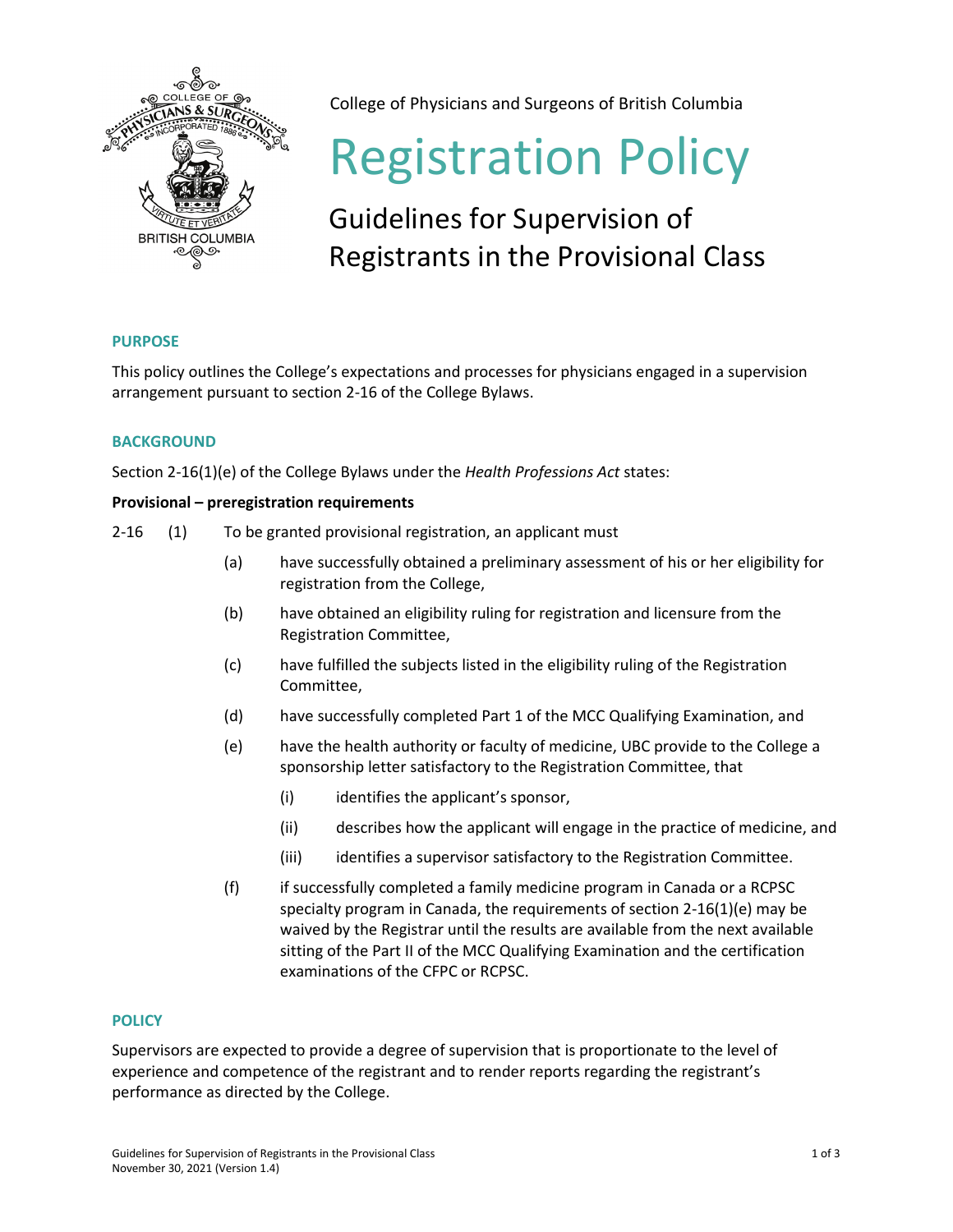The level and duration of supervision will be at the discretion of the College with input from the supervisor.

Where supervision is required, the supervisor must be approved by the College and follow the guidelines set out in this policy.

#### **Terms of supervision**

Supervision of the registrant commences on the effective date of the registrant's registration and licensure in the provisional class as set out by the terms provided in the sponsorship letter and continues until a new supervisor is named, sponsorship is rescinded, or the registrant is transferred to the full class of registration.

#### **Ceasing supervision**

The supervisor must immediately inform the College and the sponsor if they cease supervision of a registrant. The supervisor must provide a supervisor report to the College upon completion of their supervision of the registrant if they have been the supervisor for a minimum of three months and they have not provided a supervisor report to the College within the last three months. The sponsor will be required to identify an alternate supervisor via an updated sponsorship letter provided to the College within seven days of the cessation of supervision.

#### **Supervisor responsibilities**

The supervisor is expected to work collaboratively with the College and the sponsor to assist the registrant in meeting their registration and licensure requirements as set out in the College Bylaws and by the Registration Committee. The supervisor is responsible for the following:

- advocating that the registrant's workload is reasonable to allow adequate time for examination (or assessment) preparation in order for the registrant to be successful in meeting the deadlines associated with their ongoing registration and licensure
- maintaining contact with the registrant regarding the progress of their examinations
- working with the registrant on preparing for the examinations
- working with the registrant on any key areas if the registrant was unsuccessful on their examinations

The supervisor should be aware that if a registrant fails to meet their registration and licensure requirements, the registrant's licensure will be cancelled. The College will inform the supervisor and the sponsor of the registrant's registration and licensure requirements at the time the registrant is licensed with the College.

Supervisors must provide reports to the College on a periodic basis, as directed by the College depending on the circumstances. The College has the discretion to request additional reports.

- The report must be provided directly from the supervisor to the College.
- The supervisor must report immediately to the College any concerns regarding patient safety or clinical competency, even if this is outside the formal reporting timelines.

Supervisor evaluation reports must be unbiased and must include the input of other health professionals involved in the evaluation and/or oversight of the registrant. Supervisors are expected to